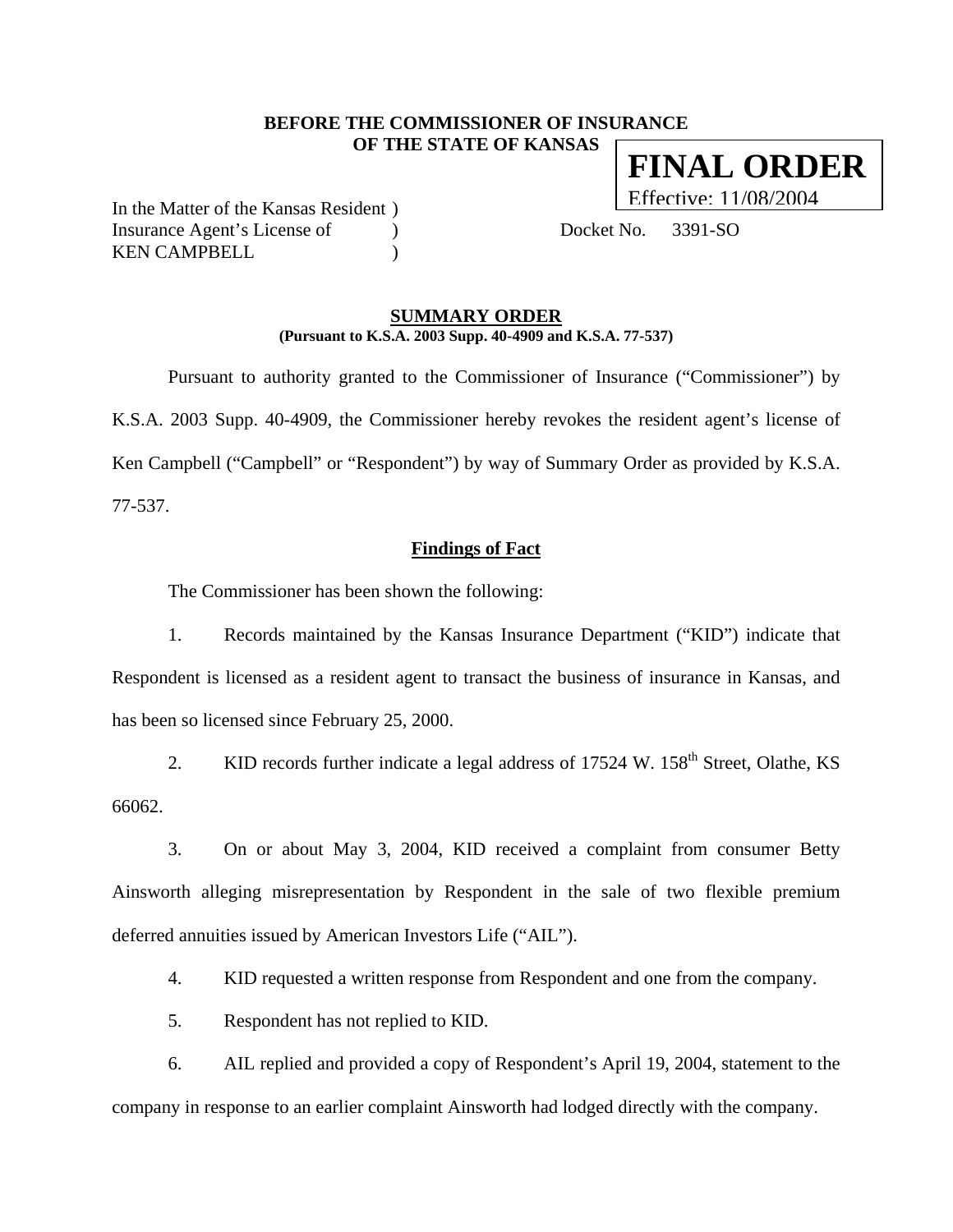7. In an interview with KID representatives on June 8, 2004, Ainsworth described the following events: In the fall of 2003, at the age of 78, Ainsworth replied with a questionnaire to an advertisement for long term care ("LTC") insurance. Not long afterward, her husband of 57 years became ill. Mr. Ainsworth died on January 1, 2004. Respondent contacted Mrs. Ainsworth in January or early February regarding LTC. Respondent took an application for LTC and accepted a check for the initial premium in the amount of \$148.28. Respondent expressed concern about Ainsworth's stock holdings and cash held in a credit union account. He advised her that he could get her a better interest rate, 4 percent, with a "bank in Topeka" and that she should get the cash in "the bank" immediately. He followed her to the credit union, where she withdrew cash and handed it over to him for deposit in the "bank in Topeka." Over the course of several weeks, she received death benefits from Mr. Ainsworth's insurance policies and annuities. Respondent met with her a number of times. In addition to picking up checks for deposit in the "bank," Respondent advised Ainsworth to sell various stock holdings and made telephone calls on her behalf to effect sales and transfers of long-term, highly appreciated investments. Ainsworth referred numerous time to the destination for the funds as "the bank," yet Respondent never clarified that the account was an annuity.

- 8. Ainsworth says that she was "in a fog" at the time.
- 9. In all, Respondent transferred over \$315,000 into two AIL annuity contracts.
- 10. Ainsworth was rejected for LTC coverage.

11. Ainsworth estimates that the transactions will produce adverse income tax consequences as a result of approximately \$180,000 in realized capital gain.

2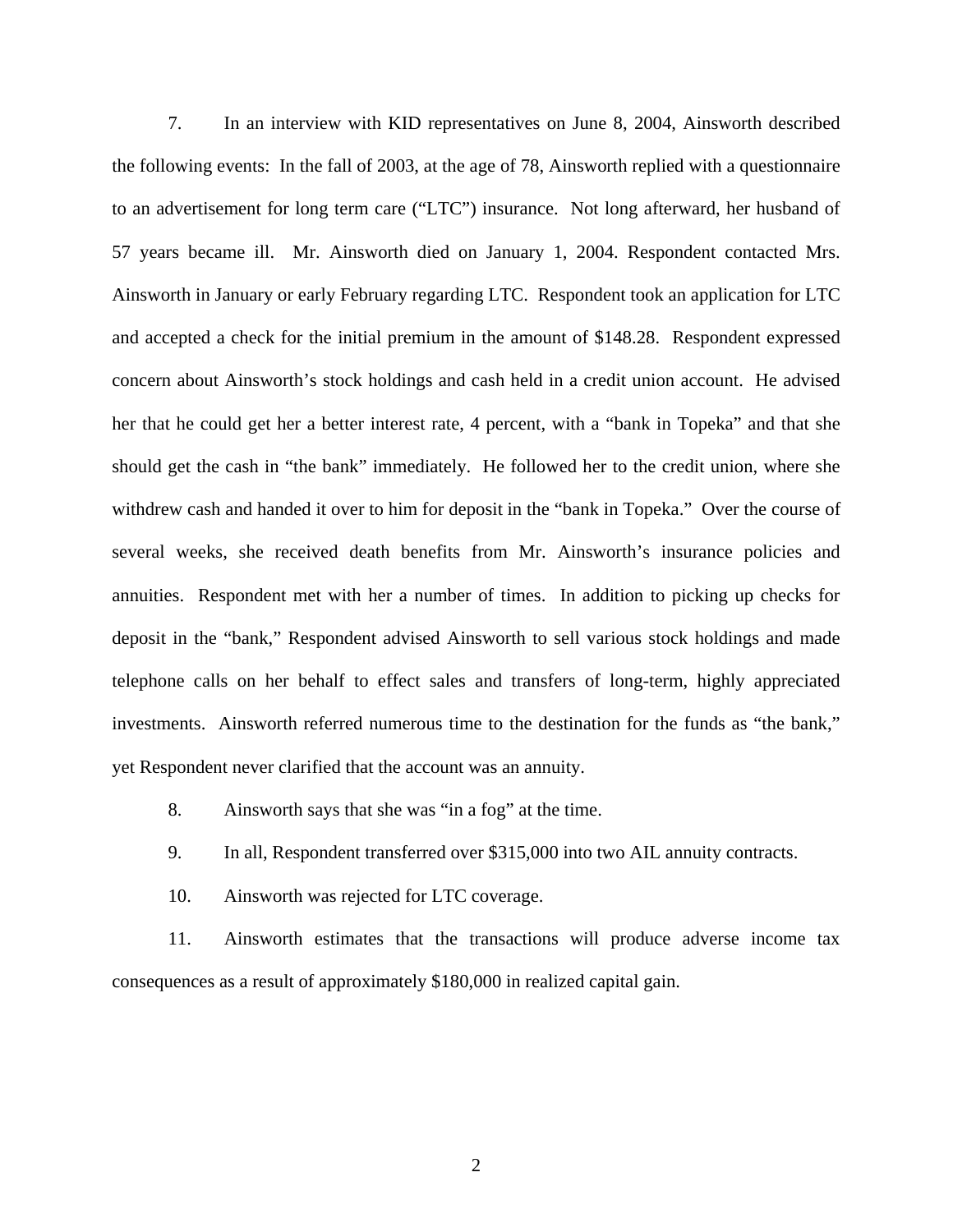12. In addition to the AIL annuities, Respondent submitted an unsigned annuity application, naming Ainsworth as the proposed owner and annuitant, dated March 13, 2004, without premium, to Fidelity and Guarantee Life Insurance Company.

13. On July 8, 2004, Respondent submitted a request to cancel the Fidelity and Guarantee Life application because Ainsworth "no longer wishes to transfer any funds."

14. Ainsworth learned of the application when she received notice of the cancellation, dated August 5, 2004, from the company.

15. Without acknowledging agent misconduct, AIL cancelled the annuity contracts and refunded all premium on or about October 1, 2004.

16. By letter dated September 14, 2004, and directed to Respondent at his address of record, KID requested that Respondent address each allegation of Ainsworth's original complaint, answer additional questions, and provide supporting documentation within 15 days of the date of the letter.

17. To date, KID has not received a reply, and the inquiry has not been returned.

18. Respondent's Missouri insurance agent's license was revoked effective July 23, 2004, for nonpayment of state income taxes.

#### **Applicable Law**

19. K.S.A. 2003 Supp. 40-4909(a) provides, in relevant part:

"The commissioner may deny, suspend, revoke or refuse renewal of any license issued under this act if the commissioner finds that the applicant or license holder has: . . . (2) Violated: (A) Any provision of chapter 40 of the Kansas Statutes Annotated, and amendments thereto, or any rule and regulation promulgated thereunder; . . . (7) Admitted to or been found to have committed any insurance unfair trade practice or fraud in violation of K.S.A. 40-2404 and amendments thereto. (8) Used any fraudulent, coercive, or dishonest practice, or demonstrated any incompetence, untrustworthiness, or financial irresponsibility in the conduct of business in this state or elsewhere. (9) Had an insurance agent license, or its equivalent, denied, suspended or revoked in any other state, district or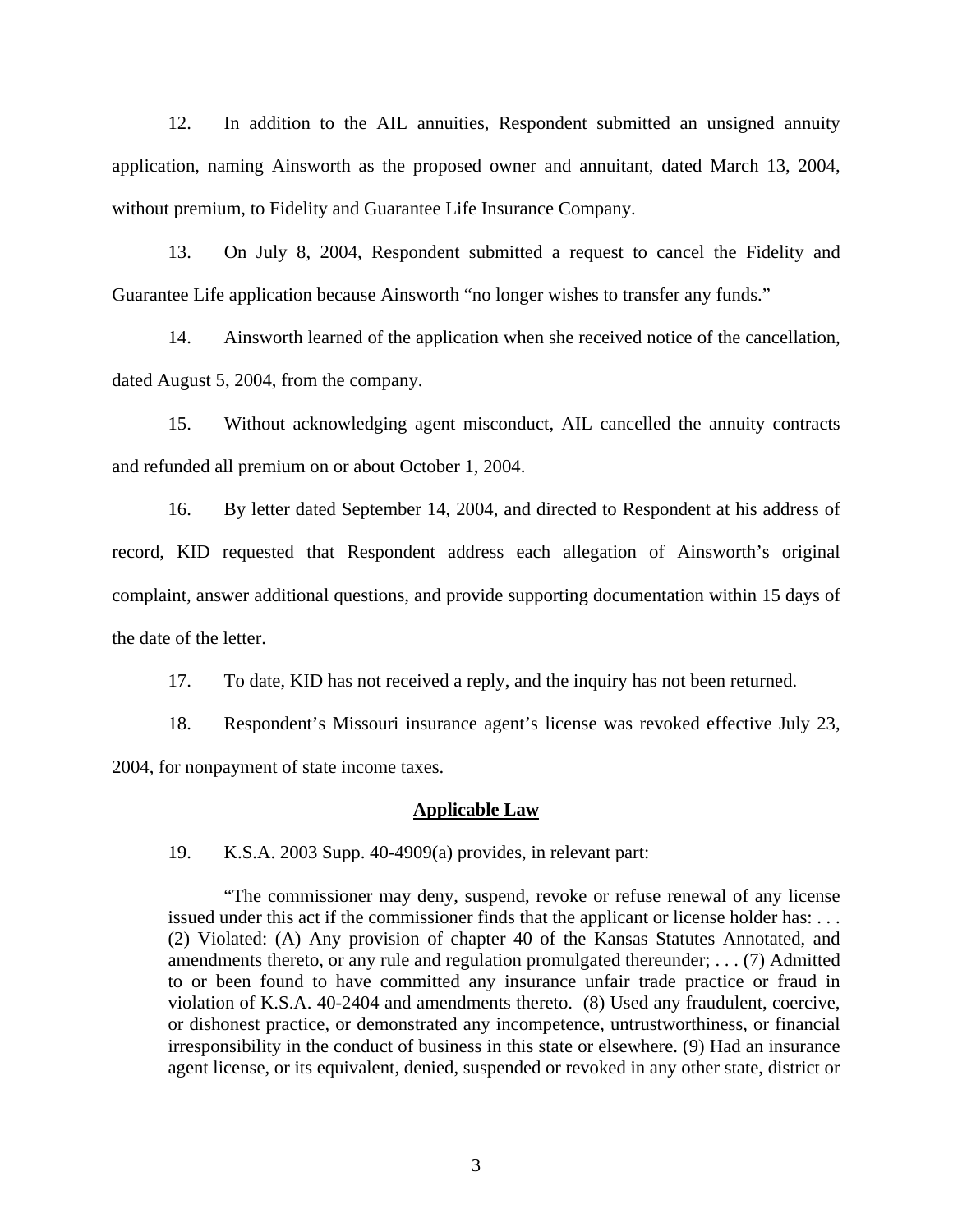territory. . . (14) Failed to pay any state income tax or comply with any administrative or court order directing payment of state income tax." K.S.A. 2003 Supp. 40-4909(a).

20. The following acts are violations of K.S.A. 40-2404: Making a sales presentation that "[m]isrepresents the benefits, advantages, conditions or terms of any insurance policy," K.S.A. 2003 Supp. 40-2404(1)(a), or "uses any name or title of any insurance policy or class of insurance policies misrepresenting the true nature thereof," K.S.A. 2003 Supp. 40-2404(1)(e).

21. The Commissioner has discretion to order redress of the injury caused by an agent's violation of the trade practices act. K.S.A. 40-2407(a)(3).

22. The Commissioner may revoke any license issued under the Insurance Agents Licensing Act if the Commissioner finds that the interests of the insurer or the insurable interests of the public are not properly served under such license. K.S.A. 2003 Supp. 40-4909(b).

#### **Conclusions of Law**

23. The Commissioner has jurisdiction over Respondent as well as the subject matter of this proceeding, and such proceeding is held in the public interest.

24. The Commissioner finds, based on the facts contained in paragraph 7 above and in the absence of Respondent's account, that Respondent induced a consumer to pay premium on an annuity contract by falsely representing the annuity as an interest bearing bank account.

25. The Commissioner further finds that Respondent effected repeated transactions based on the false representations.

26. The Commissioner finds that Respondent's conduct was an unfair trade practice and fraud as defined in and in violation of K.S.A. 40-2404 and, thus grounds for suspension or revocation pursuant to K.S.A. 2003 Supp.  $40-4909(a)(7)$ .

27. The Commissioner also concludes that the same conduct is grounds for suspension or revocation pursuant to K.S.A. 2003 Supp. 40-4909(a)(8) because it is a fraudulent,

4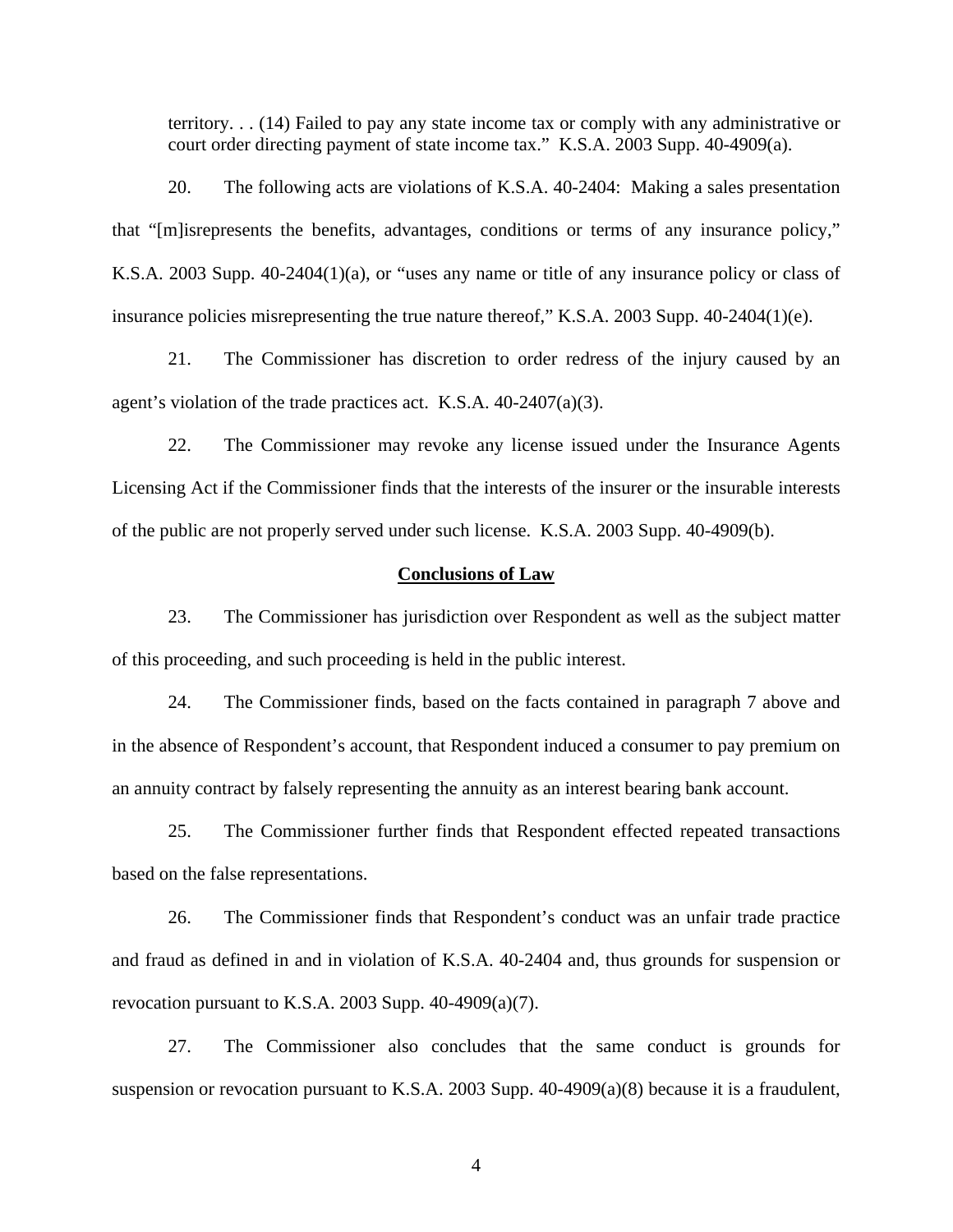coercive, or dishonest practice or demonstrates incompetence, untrustworthiness, or financial irresponsibility in the conduct of business.

28. The Commissioner also finds that Respondent submitted an application for an annuity to Fidelity and Guarantee Life, with the intent to fund the annuity through subsequent asset transfers, without the knowledge and consent of the proposed owner.

29. The Commissioner also concludes that such conduct is grounds for suspension or revocation pursuant to K.S.A. 2003 Supp. 40-4909(a)(8) because it is a fraudulent, coercive, or dishonest practice or demonstrates incompetence, untrustworthiness, or financial irresponsibility in the conduct of business.

30. The Commissioner finds that Respondent's insurance agent's license may be revoked or suspended pursuant to K.S.A. 2003 Supp. 40-4909(a)(9) because Respondent has had an insurance agent's license revoked in another state.

31. Furthermore, because that revocation was as a result of Respondent's failure to pay state income tax, respondent's Kansas insurance agent's license may be revoked pursuant to K.S.A. 2003 Supp. 40-4909(a)(14).

32. The Commissioner concludes that sufficient grounds exist for the suspension or revocation of the insurance agent's license of Ken Campbell pursuant to K.S.A. 2003 Supp. 40- 4909(a).

33. The Commissioner finds that Respondent's failure to respond to a proper inquiry from KID reflects a disregard for regulatory authority and concludes that Respondent's license may be revoked or suspended pursuant to K.S.A. 2003 Supp. 40-4909(b) for the protection of the interests of the insurer and the insurable interests of the public.

5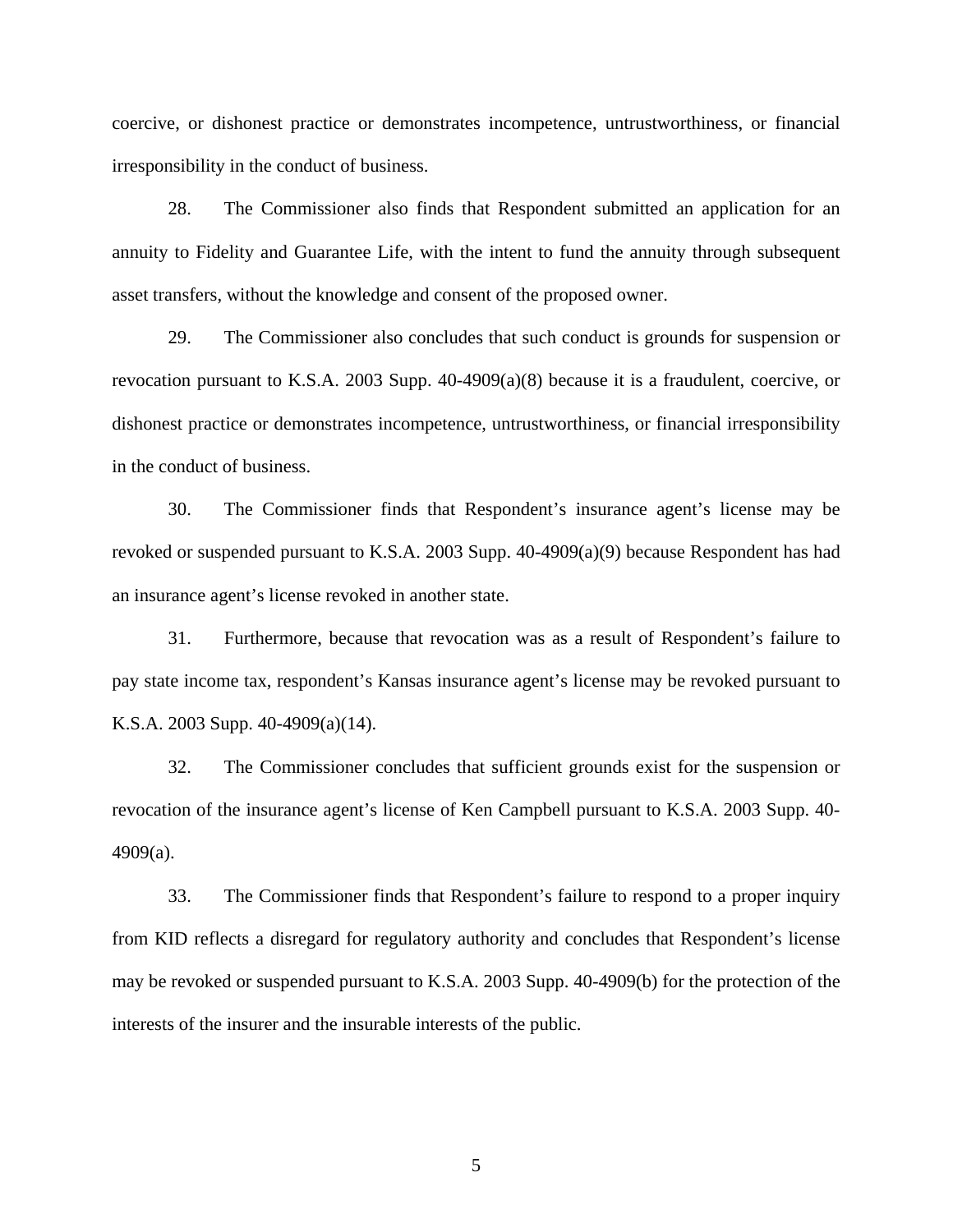34. Based on the facts and circumstances set forth herein, it appears that the use of summary proceedings in this matter is appropriate, in accordance with the provisions set forth in K.S.A. 77-537(a), in that the use of summary proceedings does not violate any provision of the law and the protection of the public interest does not require the KID to give notice and opportunity to participate to persons other than Ken Campbell.

35. Accordingly, the Commissioner finds that Campbell's Kansas resident insurance agent's license should be revoked.

**IT IS THEREFORE ORDERED BY THE COMMISSIONER OF INSURANCE THAT the Kansas resident insurance agent's license of Ken Campbell should be and is hereby REVOKED**. It is further ordered that Ken Campbell shall pay restitution to Betty J. Ainsworth for tax liability resulting from realized capital gains on assets liquidated to fund annuities, the amount to be determined from Ainsworth's 2004 federal income tax return, and shall **CEASE AND DESIST** from engaging in the business of insurance in Kansas or with respect to Kansas consumers.

# **IT IS SO ORDERED THIS \_20th\_ DAY OF OCTOBER, 2004, IN THE CITY OF TOPEKA, COUNTY OF SHAWNEE, STATE OF KANSAS.**



| $\angle$ s/ Sandy Praeger |
|---------------------------|
| <b>Sandy Praeger</b>      |
| Commissioner of Insurance |
| BY:                       |
|                           |

 $\angle$ s/ John W. Campbell $\angle$ John W. Campbell General Counsel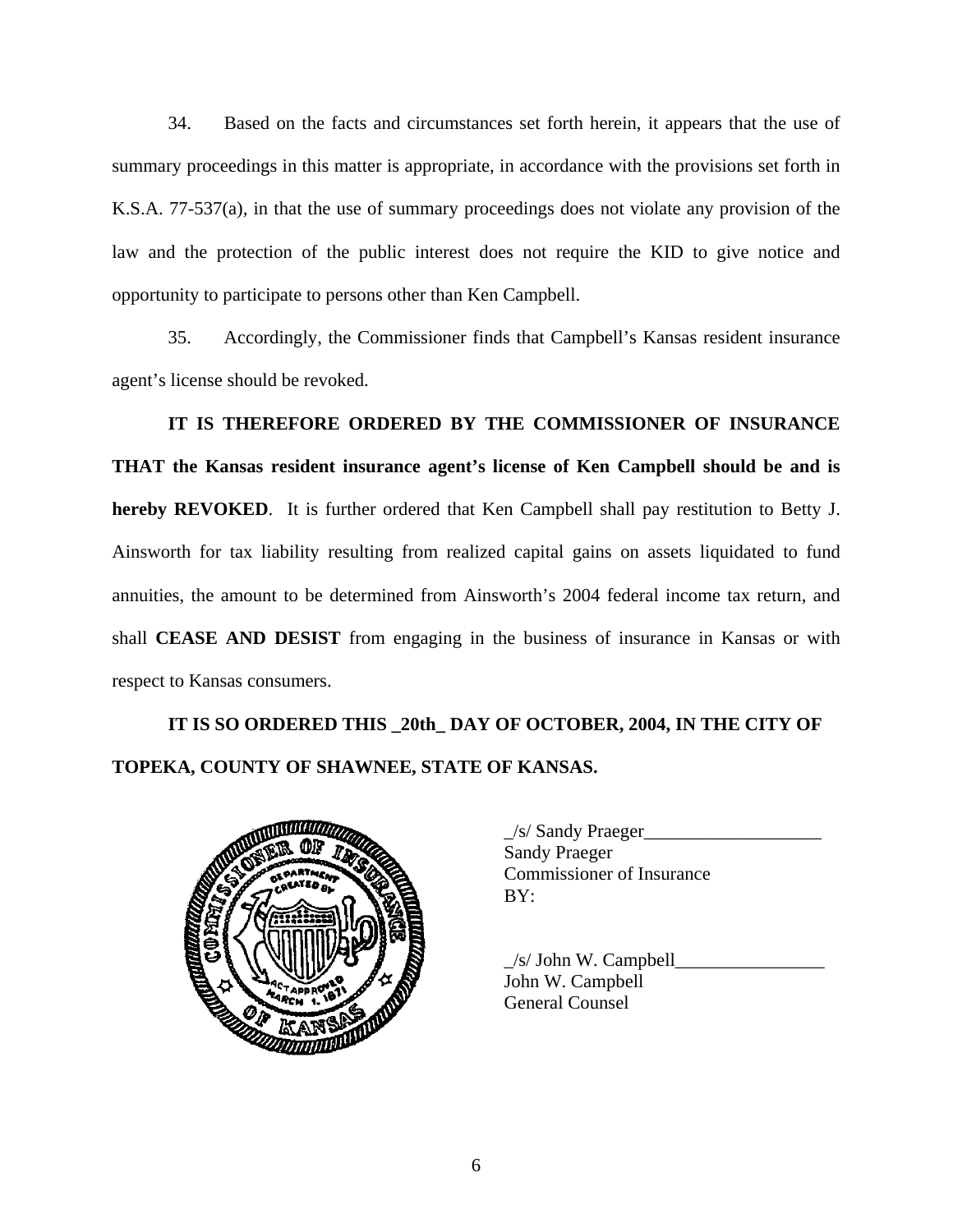**NOTICE:** The person designated pursuant to K.S.A. 77-613(e) to receive service of a petition for judicial review on behalf of the KID is John W. Campbell, General Counsel, Kansas Insurance Department, 420 S.W. 9<sup>th</sup> St., Topeka, KS 66612.

### **Certificate of Service**

 The undersigned hereby certifies that she served a true and correct copy of the above and foregoing **Summary Order** on this \_20th\_ day of October, 2004, by causing the same to be deposited in the United States Mail, first class postage prepaid, addressed to the following:

 Ken Campbell 17524 W. 158<sup>th</sup> Street Olathe, KS 66062

> $\angle$ s/ Brenda J. Clary $\angle$ Brenda J. Clary